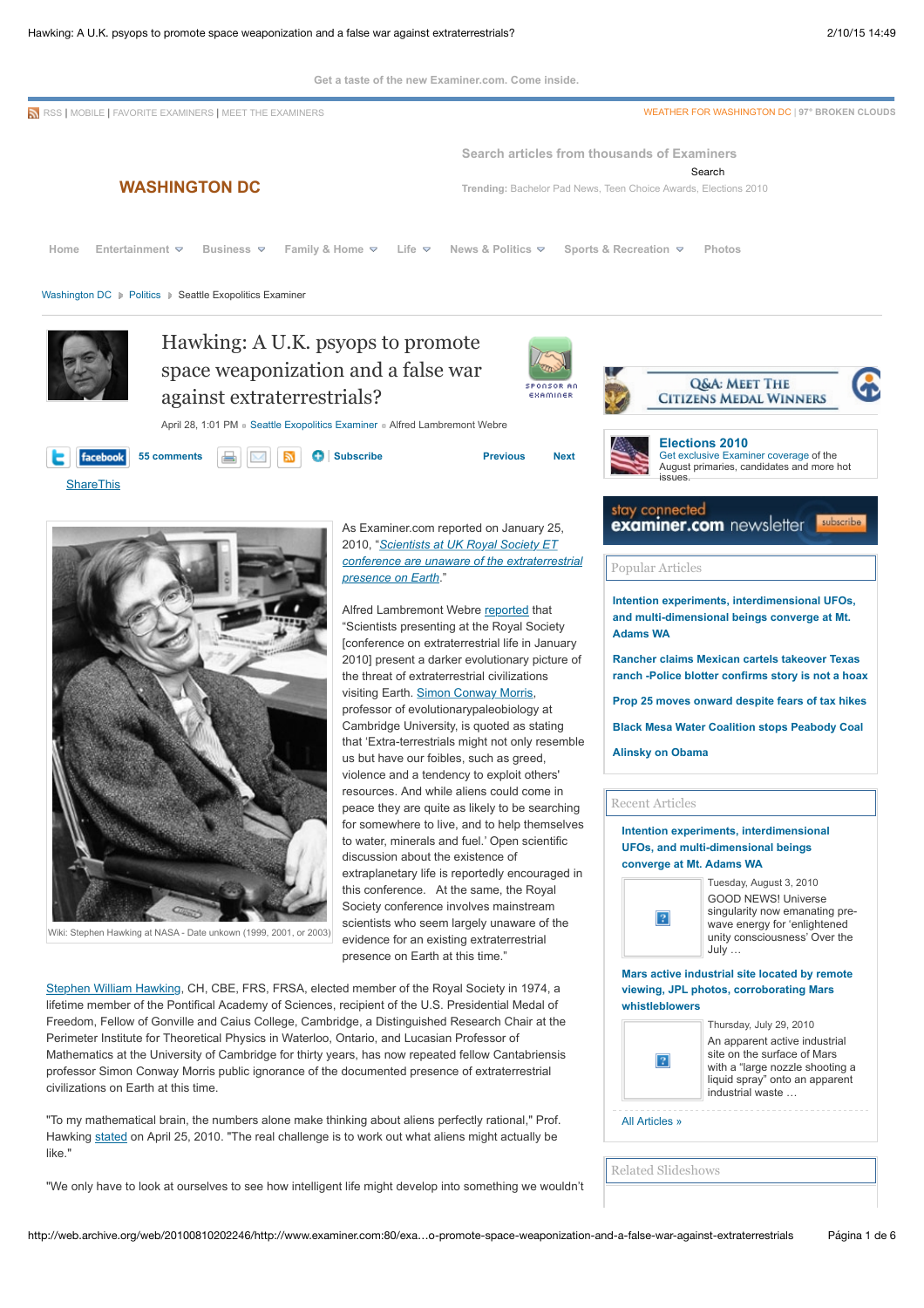#### Hawking: A U.K. psyops to promote space weaponization and a false war against extraterrestrials? 2000 2000 15 14:49

want to meet. I imagine they might exist in massive ships, having used up all the resources from their home planet. Such advanced aliens would perhaps become nomads, looking to conquer and colonise whatever planets they can reach," Hawking says.

"If aliens ever visit us, I think the outcome would be much as when Christopher Columbus first landed in America, which didn't turn out very well for the Native Americans," the scientist says. While there may be benign aliens out there, Hawking says trying to make contact is "a little too risky".

As expected, Hawking's statements have drawn a [wide spectrum of public responses.](http://web.archive.org/web/20100810202246/http://news.google.com/news/story?ncl=http://www.aolnews.com/nation/article/hawkings-alien-warnings-divide-ufologists/19454975&hl=en)

There is, however, plausible contextual evidence, that Stephen Hawking's carefully crafted statements as a protégé of the Royal Society may in fact be a component of a long-term psychological operation ("psyops") by U.K. military intelligence to brainwash the human population the human population into [fear-driven support of the weaponization of space, and acceptance of a possible false flag war in](http://web.archive.org/web/20100810202246/http://www.examiner.com/x-2912-Seattle-Exopolitics-Examiner~y2010m4d23-Will-extraterrestrial-disclosure-or-contact-happen-in-2012) space against a hyperdimensional extraterrestrial civilization which is being groomed as a foe of humanity's sovereignty over Earth's 3rd dimension.

# **Hawking's statement on ET civilizations**

# **Hawking and the Royal Society**

Hawking is one of the youngest members ever to be inducted into the Royal Society, the U.K.'s academy of sciences. One [source](http://web.archive.org/web/20100810202246/http://www.lucasianchair.org/20/hawking.html) states, "In 1974 Hawking was inducted into the Royal Society. The Royal Society traditional induction ceremony includes the new members walking on stage and signing a ledger book. This book goes back to the earliest days of the society with even the signature of Sir Isaac Newton. When Hawking was inducted, the tradition was broken when Sir Alan Hodgkin, the president of the Royal Society, carried the book to where Hawking was seated for his signature. The entry of Hawking into the Royal Society is an achievement that cannot be overstated, when one considers that he was not expected to live beyond twenty--five years of age. Hawking still believes that being inducted into the Royal Society was the proudest moment of his career."



FIG. B - Wiki: Temple of the Rosy Cross - Invisible College symbol

Founded in November 1660, "The [Royal Society](http://web.archive.org/web/20100810202246/http://en.wikipedia.org/wiki/Royal_Society) of London for the Improvement of Natural Knowledge, known simply as the Royal Society, is a learned society for science, and is arguably the oldest such society in existence…. It was granted a Royal Charter by King Charles II as the 'Royal Society of London'. The Society was initially an extension of the 'Invisible College', with the founders intending it to be a place of research and discussion. The Society today acts as a scientific advisor to the British government, receiving a parliamentary grant-in-aid. The Society acts as the UK's Academy of Sciences, and funds research fellowships and scientific start-up companies."

One sources [states](http://web.archive.org/web/20100810202246/http://en.wikipedia.org/wiki/Invisible_College) that "The Invisible College was a precursor to the Royal Society of the United Kingdom. It consisted of a group of natural philosophers (scientists) including Robert Boyle, John Wilkins, John Wallis, John Evelyn, Robert Hooke, Christopher Wren, William Petty and Jose Rizal. In letters in 1646 and 1647, Boyle refers to 'our invisible college' or 'our philosophical college'. The society's common theme was to acquire knowledge through experimental investigation."

**Figure B** (above) sets out the Rosicrucian emblematic image of the Invisible College, known as the Temple of the Rose Cross. One source [states,](http://web.archive.org/web/20100810202246/http://en.wikipedia.org/wiki/Rosicrucian) "Rosicrucianism is the theology of a secret society of mystics, said to have been founded in late medieval Germany by Christian Rosenkreuz. It holds a doctrine 'built on esoteric truths of the ancient past", which, "concealed from the average man, provide insight into nature, the physical universe and the spiritual realm.' It is symbolized by the Rosy Cross. Between 1607 and 1616, two anonymous manifestos were published, first in Germany and later throughout Europe. These were Fama Fraternitatis RC (The Fame of the Brotherhood of RC) and Confessio Fraternitatis (The Confession of the Brotherhood of RC). The influence of these documents, presenting a "most laudable Order' of mystic-philosopher-doctors and promoting a 'Universal Reformation of Mankind', gave rise to an enthusiasm called by its historian Dame Frances Yates the 'Rosicrucian Enlightenment'. Rosicrucianism was associated with Protestantism and in particular Lutheranism. According to historian David Stevenson, it was also influential to Freemasonry as it was

| <b>SLIDESHOWS</b> | <b>LATEST SLIDESHOW</b>                                        | <b>MORE</b> |  |
|-------------------|----------------------------------------------------------------|-------------|--|
|                   |                                                                |             |  |
|                   |                                                                |             |  |
|                   |                                                                |             |  |
|                   | Mt Adams-ECETI 2010<br><b>Interdimensional UFOs and Beings</b> |             |  |

| Examiner.com on Facebook                   |                 |                                         |           |  |  |  |
|--------------------------------------------|-----------------|-----------------------------------------|-----------|--|--|--|
| Find a Business                            |                 |                                         |           |  |  |  |
| What <sup>-</sup>                          | Pizza           |                                         |           |  |  |  |
| Where:                                     |                 | Washington DC                           |           |  |  |  |
| Find                                       |                 | Powered by                              | PRAIZED   |  |  |  |
| Things to see and do                       |                 |                                         |           |  |  |  |
| Today                                      | $W \in D$<br>11 | THU<br>12                               | FRI<br>13 |  |  |  |
| <b>George Thorogood</b>                    |                 |                                         |           |  |  |  |
| 2                                          |                 | Aug 10 2010<br>7:30 pm<br><b>Music»</b> |           |  |  |  |
| <b>Florida Marlins at Washington Natio</b> |                 |                                         |           |  |  |  |
| <b>Green Day</b>                           |                 |                                         |           |  |  |  |
| See all Events »                           |                 |                                         |           |  |  |  |

#### Exopolitics Websites

- [EXOPOLITICS.COM Breaking Exopolitics news](http://web.archive.org/web/20100810202246/http://www.exopolitics.com/) & features
- [Campaign for Cooperation in Space](http://web.archive.org/web/20100810202246/http://www.peaceinspace.org/)
- [Star Dreams Initiative \(SDI\)](http://web.archive.org/web/20100810202246/http://www.peaceinspace.net/)
- [Mars Anomaly Research Society \(MARS\)](http://web.archive.org/web/20100810202246/http://exopolitics.blogs.com/exopolitics/2008/12/life-discovered-on-mars.html)

#### Read EXOPOLITICS

[Exopolitics: Politics, Government and Law in the](http://web.archive.org/web/20100810202246/http://www.amazon.com/Exopolitics-Politics-Government-Law-Universe/dp/0973766301/ref=sr_1_1?ie=UTF8&s=books&qid=1231615435&sr=1-1) Universe

#### Exopolitics Lectures: 2010

- [Oct. 16-17, 2010, Congreso 2012: Presencia](http://web.archive.org/web/20100810202246/http://congresocienciaymistica.blogspot.com/2009/04/congreso-internacional-el-poder-de-la.html) Extraterrestre, Islas Canarias
- [August 14-15, 2010, AlienEvent.com, Los Angeles,](http://web.archive.org/web/20100810202246/http://www.alienevent.com/)  $CA$
- [July 3-5, 2010, ECETI Science, Spirit, & World](http://web.archive.org/web/20100810202246/http://www.eceti.org/) Transformation Conference
- [July 2-11, IIIHS: Co-creating a New Humanity in a](http://web.archive.org/web/20100810202246/http://www.iiihs.org/) Transformed Earth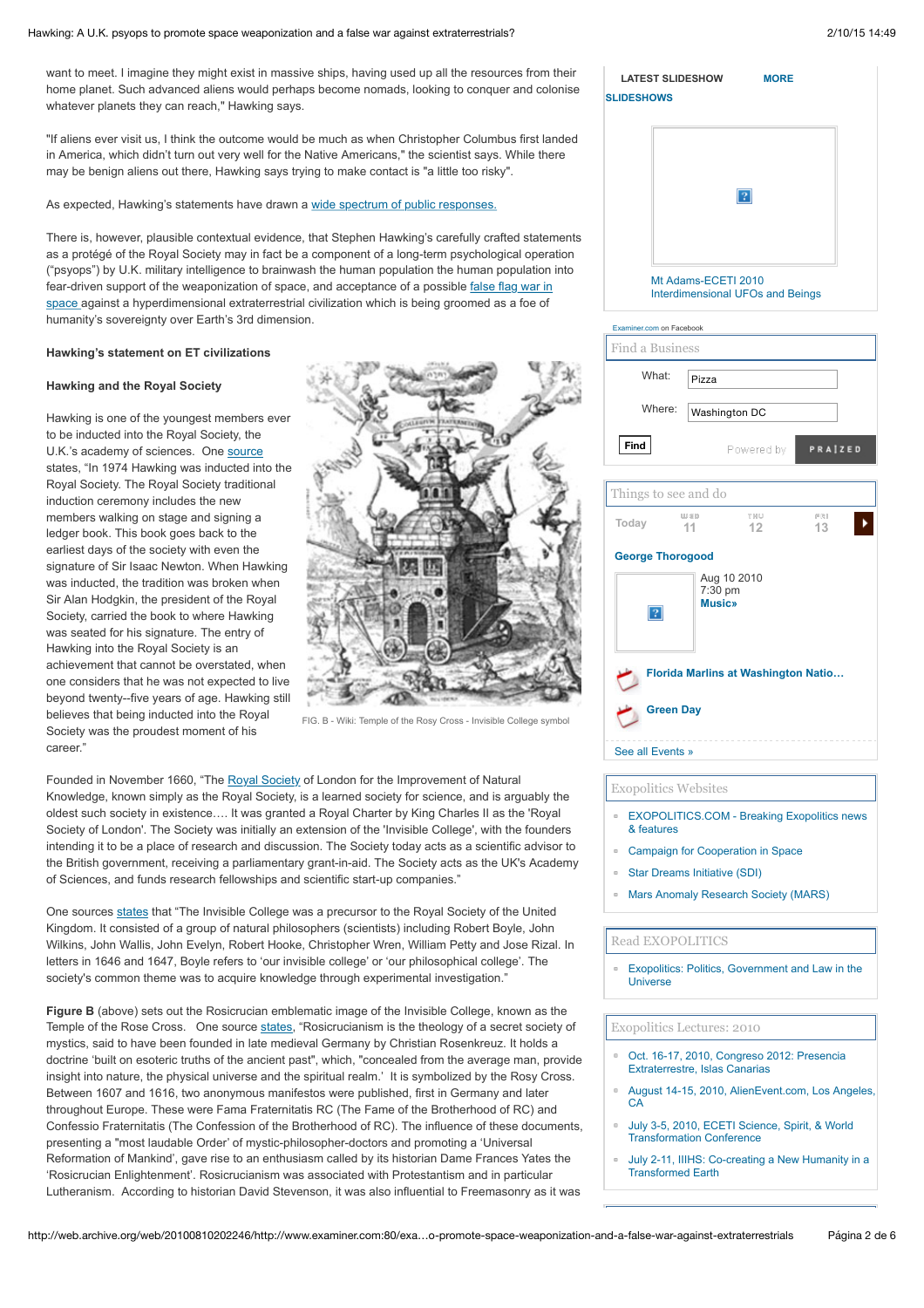#### Hawking: A U.K. psyops to promote space weaponization and a false war against extraterrestrials? 2000 2000 15 14:49

emerging in Scotland. In later centuries, many esoteric societies have claimed to derive their doctrines, in whole or in part, from the original Rosicrucians. Several modern societies, which date the beginning of the Order to earlier centuries, have been formed for the study of Rosicrucianism and allied subjects."

The 1974 initiation of Stephen Hawking into the [Royal Society](http://web.archive.org/web/20100810202246/http://en.wikipedia.org/wiki/Royal_Society) was thus functionally his initiation into an institution with a Masonic, rather than a scientific, legacy.



AP: Stephen Hawking at Texas A&M lecture, April 5, 2010

with all extraterrestrial civilizations.

**Cantabs Stephen Hawking and Simon Conway Morris as Royal Society protégés on extraterrestrials**

It may be more than a curious coincidence that both [Simon Conway Morris,](http://web.archive.org/web/20100810202246/http://www.examiner.com/x-2912-Seattle-Exopolitics-Examiner~y2010m1d25-Scientists-at-UK-Royal-Society-give-ET-mixed-review-extraterrestrials-peaceful-or-exploitative) professor of evolutionarypaleobiology at Cambridge University and a keynote speaker at the Royal society January 2010 conference on extraterrestrial life at the, and Stephen **[Hawking, Lucasian Professor of Mathe](http://web.archive.org/web/20100810202246/http://news.xinhuanet.com/english2010/sci/2010-04/26/c_13267950.htm)matics** at the University of Cambridge for thirty years and one of the youngest members ever to be inducted into the Royal Society, should parrot each other with almost the same *verbatim* observations about the dangers of interacting

It is not unreasonable to consider that, as Royal Society protégés, Stephen Hawking and Simon Conway Morris and may be intellectual stalking horses for U.K. military-intelligence, which wants to portray extraterrestrials as hostile in order to promote the weaponization of space, and to continue the truth embargo of the extraterrestrial presence of Earth.

As Examiner.com reported on March 1, 2010 in *[UK releases past UFO reports, will destroy future UFO](http://web.archive.org/web/20100810202246/http://www.examiner.com/x-2912-Seattle-Exopolitics-Examiner~y2010m3d1-UK-releases-past-UFO-reports-will-destroy-future-UFO-reports-avoids-government-ETUFO-conspiracy) reports, avoids government ET/UFO 'conspiracy'*, "the implications of a secret November 11, 2009 U.K. Ministry of Defence Memorandum and the latest U.K. UFO data dump [are] more stonewalling and psychological displacement about the extraterrestrial and UFO issue. With its twin actions of (1) shutting down the U.K. Ministry of Defence public UFO reports desk and (2) adopting a secret policy of destroying all UFO reports after 30 days, the U.K. Ministry of Defence has effectively adopting a public response profile and policy of the U.S. Department of Defense. It has done so with a psyops show of mock paranoia toward the exopolitical research community, and a false note of 'no inter-governmental communication regarding the extraterrestrial presence'. All of this has the impact of, and is most probably calculated to, result in more official obfuscation and stonewalling regarding the extraterrestrial presence.

"Events like January 2010 U.K. Royal Society meeting on extraterrestrial life and actions like the U.K. Ministry of Defence shut-down of its public UFO desk appear to be a calculated obfuscation of the extraterrestrial presence. Conventional-minded observers have stated that events like the January 2010 U.K. Royal Society meeting on extraterrestrial life are in fact a preparation for extraterrestrial disclosure, by providing a public platform for mainstream scientists to state their views on the extraterrestrial presence.

"In fact, the Royal Society conference involved mainstream scientists who seem largely unaware of the evidence for an existing extraterrestrial presence on Earth at this time."

#### **Stephen Hawking may be part of a U.K. military intelligence psyops**

In this larger context, Stephen Hawking's April 25, 2010 public statements about extraterrestrial civilizations can be plausibly interpreted as a part of a larger psyops – psychological operation – by U.K. military intelligence to use Hawking's carefully crafted profile as Royal Society protégé in brainwashing the human population into fear-driven support of the weaponization of space, and acceptance of a possible [false flag war in space](http://web.archive.org/web/20100810202246/http://www.examiner.com/x-2912-Seattle-Exopolitics-Examiner~y2010m4d23-Will-extraterrestrial-disclosure-or-contact-happen-in-2012) against a hyperdimensional extraterrestrial civilization which is being groomed as a foe of humanity's sovereignty over Earth's 3rd dimension.

#### **How to evaluate information about the ethical intentions of extraterrestrial civilizations**

1. U.K. Royal Society source - Be extremely cautious and skeptical of any information or opinions about extraterrestrial civilizations that is sourced by scientists or organizations connected with the U.K. Royal Society, which is dominated by a Masonic network connected to the British monarchy, military[intelligence agencies, and City of London financial institutions. To download](http://web.archive.org/web/20100810202246/http://exopolitics.blogs.com/exopolitics/2010/04/dope-inc-britains-opium-war-against-the-us-pdf.html) *Dope, Inc. - Britain's Opium War Against the U.S.* (PDF) documenting the goals of these inter-locking networks since the

#### ExopoliticsRadio.org

## **[EXOPOLITICS RADIO \(Sat. 8 PM Pacific\)](http://web.archive.org/web/20100810202246/http://www.exopoliticsradio.org/)**

# Exopolitics Examiners

- [Denver UFO Examiner](http://web.archive.org/web/20100810202246/http://www.examiner.com/x-2024-Denver-UFO-Examiner)
- [Honolulu Exopolitics Examiner](http://web.archive.org/web/20100810202246/http://www.examiner.com/x-2383-Honolulu-Exopolitics-Examiner)
- **[Seattle Exopolitics Examiner](http://web.archive.org/web/20100810202246/http://www.examiner.com/x-2912-Seattle-Exopolitics-Examiner)**
- [Phoenix UFO Examiner](http://web.archive.org/web/20100810202246/http://www.examiner.com/x-3766-Phoenix-UFO-Examiner)

### Exopolitics Resources

- **[Exopolitics Institute](http://web.archive.org/web/20100810202246/http://exopoliticsinstitute.org/)**
- **[Institute for Cooperation in Space \(ICIS\)](http://web.archive.org/web/20100810202246/http://www.peaceinspace.com/)**
- **[Exopolitics Journal](http://web.archive.org/web/20100810202246/http://exopoliticsjournal.com/)**
- [Disclosure Project](http://web.archive.org/web/20100810202246/http://www.disclosureproject.org/)
- **[Exopolitics Network](http://web.archive.org/web/20100810202246/http://exopoliticsinstitute.org/network.htm)**
- [Paradigm Research Group](http://web.archive.org/web/20100810202246/http://www.paradigmresearchgroup.org/)
- [Presidential UFO](http://web.archive.org/web/20100810202246/http://www.presidentialufo.com/)
- [Barack Obama UFO](http://web.archive.org/web/20100810202246/http://www.barackobamaufo.com/)
- [Exopolitics \(Paola Harris\)](http://web.archive.org/web/20100810202246/http://www.paolaharris.com/)
- [Exopolitics World Network](http://web.archive.org/web/20100810202246/http://www.exopoliticsworld.net/)
- **[Extraterrestrial Affairs Commission](http://web.archive.org/web/20100810202246/http://www.extracampaign.org/)**
- **[Exopolitics Spain \(Spanish\)](http://web.archive.org/web/20100810202246/http://www.exopoliticsspain.es/)**
- [Project Camelot](http://web.archive.org/web/20100810202246/http://www.projectcamelot.net/)
- **[Exopolitics.org](http://web.archive.org/web/20100810202246/http://www.exopolitics.org/)**
- [Exopolitics.com](http://web.archive.org/web/20100810202246/http://www.exopolitics.com/)
- [Exopaedia](http://web.archive.org/web/20100810202246/http://www.exopaedia.org/)
- [Fate Magazine](http://web.archive.org/web/20100810202246/http://fatemag.com/)
- **[Exopolitica Argentina](http://web.archive.org/web/20100810202246/http://www.exopoliticaargentina.webs.com/)**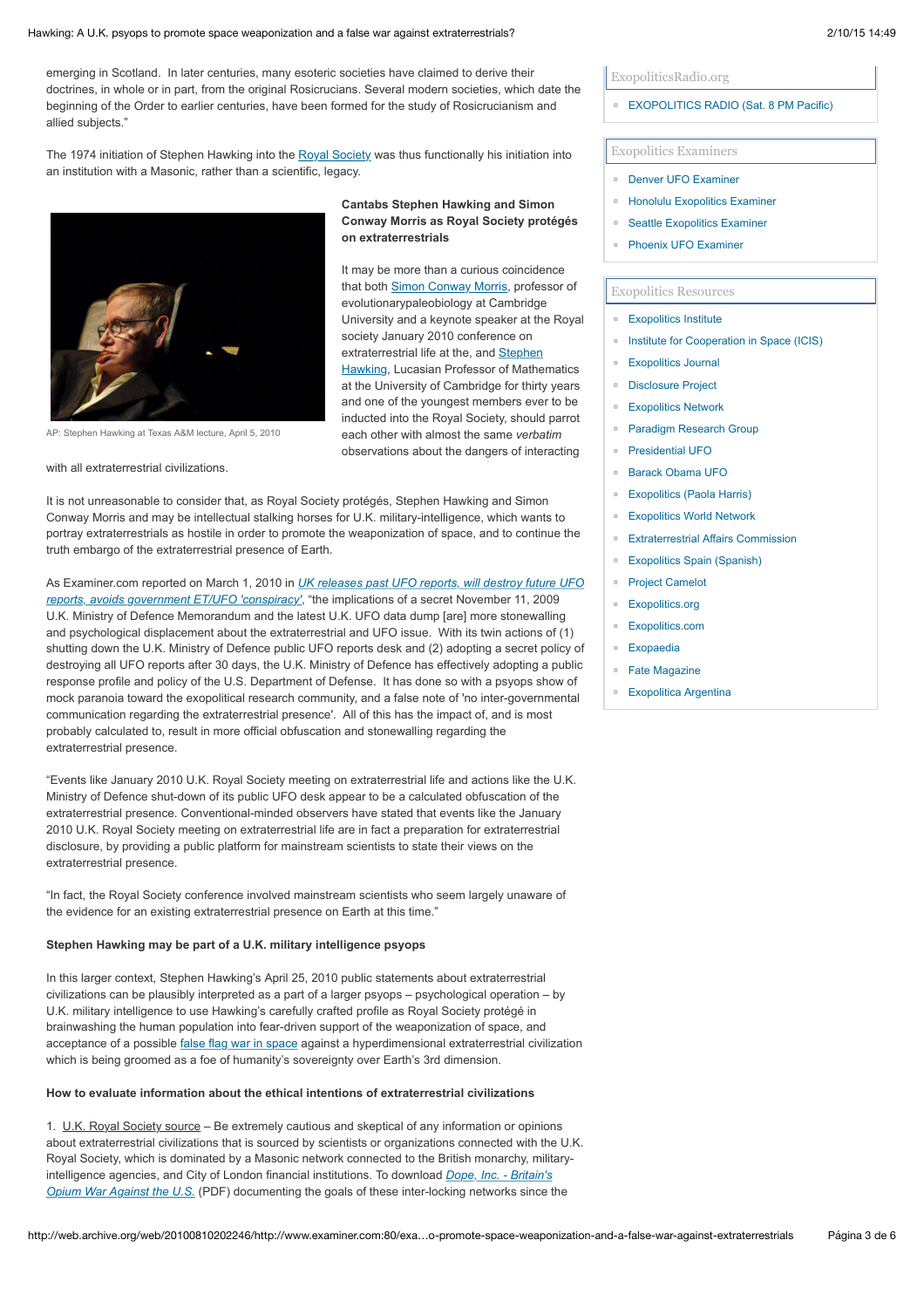#### Hawking: A U.K. psyops to promote space weaponization and a false war against extraterrestrials? 2000 2000 15 14:49

reign of U.K. monarch George III (1738-1820), who attempted to introduce an Opium war type destabilization of the young American revolution, as had been done to China, please click [here.](http://web.archive.org/web/20100810202246/http://exopolitics.blogs.com/exopolitics/2010/04/dope-inc-britains-opium-war-against-the-us-pdf.html)

2. Marsgate and Alternative 4 – Familiarize yourself with the whistleblower witness and documentary evidence of a U.S. secret survival colony on Mars, and on an advanced, intelligent humanoid civilization living under and on the surface of Mars, whose fragile surface ecology has been shown by NASA rover photographs to harbor humanoid and animal life.

Here are some background resources on the U.S. secret base on Mars and on the Martian civilization:

### *Basiago and Eisenhower reveal "Marsgate" and make case for "Alternative 4"*

[http://www.examiner.com/x-2912-Seattle-Exopolitics-Examiner~y2010m3d28-Andrew-D-Basiago-and-](http://web.archive.org/web/20100810202246/http://www.examiner.com/x-2912-Seattle-Exopolitics-Examiner~y2010m3d28-Andrew-D-Basiago-and-Laura-Magdalene-Eisenhower-reveal-Marsgate-surrounding-secret-colony-on-Mars)Laura-Magdalene-Eisenhower-reveal-Marsgate-surrounding-secret-colony-on-Mars

# *Two whistleblowers independently report teleporting to Mars and meeting Martian*

*extraterrestrials*

[http://www.examiner.com/x-2912-Seattle-Exopolitics-Examiner~y2009m9d9-Two-whistleblowers](http://web.archive.org/web/20100810202246/http://www.examiner.com/x-2912-Seattle-Exopolitics-Examiner~y2009m9d9-Two-whistleblowers-independently-report-teleporting-to-Mars-and-meeting-Martian-extraterrestrials)independently-report-teleporting-to-Mars-and-meeting-Martian-extraterrestrials

### *Whistleblower Laura Magdalene Eisenhower, Ike's great-granddaughter, outs secret Mars colony project*

[http://www.examiner.com/x-2912-Seattle-Exopolitics-Examiner~y2010m2d10-Whistleblower-Laura-](http://web.archive.org/web/20100810202246/http://www.examiner.com/x-2912-Seattle-Exopolitics-Examiner~y2010m2d10-Whistleblower-Laura-Magdalene-Eisenhower-Ikes-greatgranddaughter-outs-secret-Mars-colony-project)Magdalene-Eisenhower-Ikes-greatgranddaughter-outs-secret-Mars-colony-project

3. 2012: Hyperdimensional or False flag war – Become acquainted with the evidence-based Examiner.com series on 2012, covering the issues of whether there is a genuine hyperdimensional or a false flag war in the making with hyperdimensional extraterrestrials.

## *2012: Cataclysmic breakdown or Y2K makeover? ET/UFO contact? DNA/Consciousness transformation?*

[http://www.examiner.com/x-2912-Seattle-Exopolitics-Examiner~y2010m4d17-2012-Cataclysmic](http://web.archive.org/web/20100810202246/http://www.examiner.com/x-2912-Seattle-Exopolitics-Examiner~y2010m4d17-2012-Cataclysmic-breakdown-or-Y2K-makeover-ETUFO-contact-DNAConsciousness-transformation)breakdown-or-Y2K-makeover-ETUFO-contact-DNAConsciousness-transformation

## *Will extraterrestrial "disclosure" or contact happen in 2012?*

[http://www.examiner.com/x-2912-Seattle-Exopolitics-Examiner~y2010m4d23-Will-extraterrestrial](http://web.archive.org/web/20100810202246/http://www.examiner.com/x-2912-Seattle-Exopolitics-Examiner~y2010m4d23-Will-extraterrestrial-disclosure-or-contact-happen-in-2012)disclosure-or-contact-happen-in-2012

### *2012: Ethical extraterrestrial/hyperdimensional civilizations seek to contact, assist humanity* Coming soon to

[http://www.examiner.com/x-2912-Seattle-Exopolitics-Examiner](http://web.archive.org/web/20100810202246/http://www.examiner.com/x-2912-Seattle-Exopolitics-Examiner)

**Seattle's relationship to Exopolitics and this article: According to Examiner.com, this reporter -Alfred Lambremont Webre - is "one of two experts in the field of exopolitics and this topic doesn't generally lend itself to a local angle". This reporter is very proud to have this Exopolitics Examiner column based in Seattle. Historically, "the modern phenomena of UFOs and 'flying saucers' began in Washington state on June 24, 1947, when Kenneth Arnold spotted nine mysterious, high-speed objects 'flying like a saucer would' along the crest of the Cascade Range near Mount Rainier. His report made international headlines and triggered hundreds of similar accounts of 'flying saucers' locally and across the nation." A local Seattle connection is thus embedded into every Examiner.com article this reporter has the privilege to write for our Seattle audience.**

**For more info:** 

[Will extraterrestrial "disclosure" or contact happen in 2012?](http://web.archive.org/web/20100810202246/http://www.examiner.com/x-2912-Seattle-Exopolitics-Examiner%7Ey2010m4d23-Will-extraterrestrial-disclosure-or-contact-happen-in-2012)

[2012: Cataclysmic breakdown or Y2K makeover? ET/UFO contact? DNA/Consciousness](http://web.archive.org/web/20100810202246/http://www.examiner.com/x-2912-Seattle-Exopolitics-Examiner%7Ey2010m4d17-2012-Cataclysmic-breakdown-or-Y2K-makeover-ETUFO-contact-DNAConsciousness-transformation) transformation?

[Exopolitics researcher develops evidence-based typology of extraterrestrial civilizations](http://web.archive.org/web/20100810202246/http://www.examiner.com/x-2912-Seattle-Exopolitics-Examiner%7Ey2010m4d12-Exopolitics-researcher-develops-evidencebased-typology-of-extraterrestrial-civilizations)

**[Basiago and Eisenhower reveal "Marsgate" and make case for "Alternative 4"](http://web.archive.org/web/20100810202246/http://www.examiner.com/x-2912-Seattle-Exopolitics-Examiner%7Ey2010m3d28-Andrew-D-Basiago-and-Laura-Magdalene-Eisenhower-reveal-Marsgate-surrounding-secret-colony-on-Mars)**

**[New data, law of evidence support view of Mars having indigenous, intelligent](http://web.archive.org/web/20100810202246/http://www.examiner.com/x-2912-Seattle-Exopolitics-Examiner%7Ey2010m3d14-New-data-law-of-evidence-support-view-of-Mars-having-indigenous-intelligent-extraterrestrial-life) extraterrestrial life**